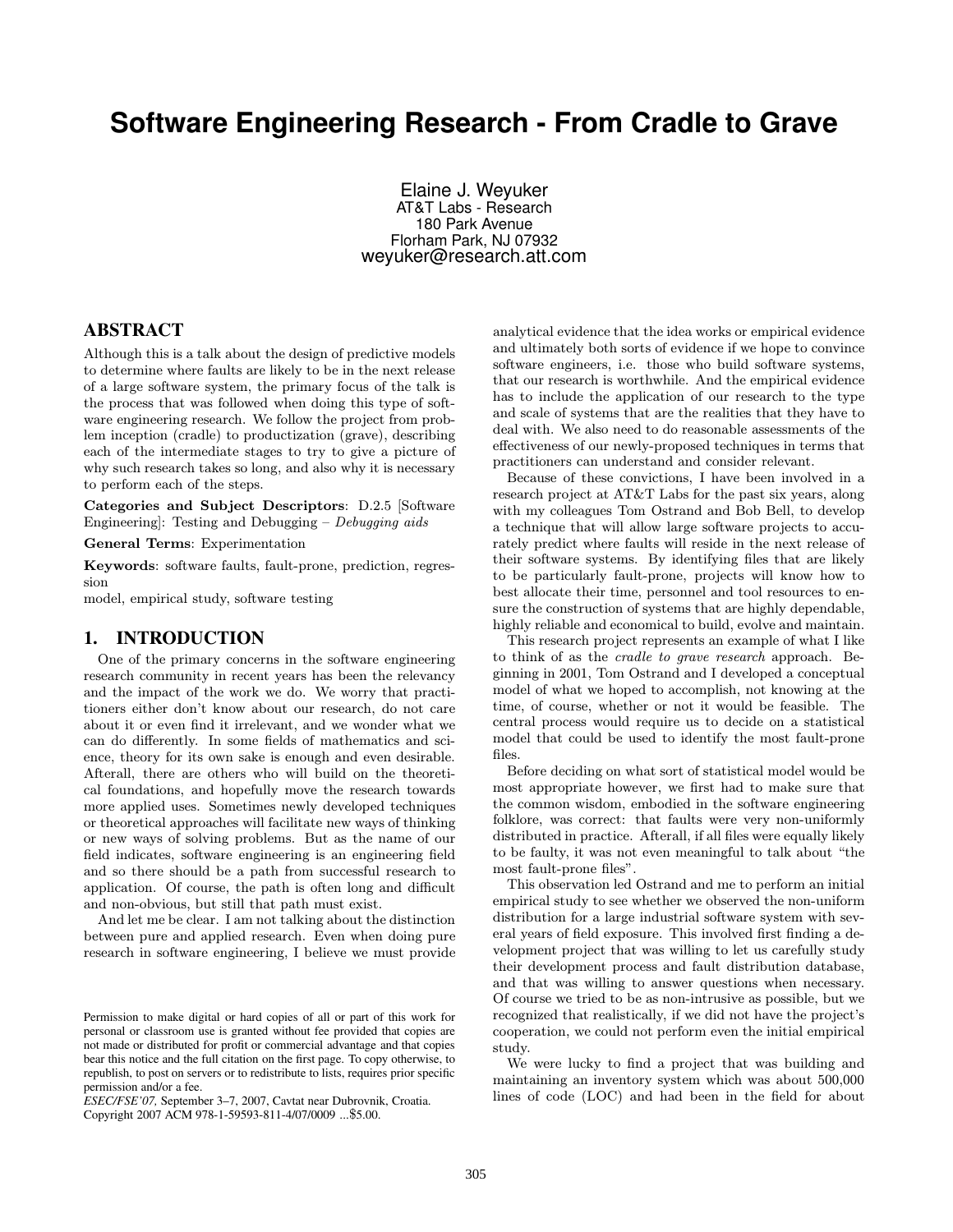three years with twelve successive quarterly releases. We observed in that preliminary study that, as expected, faults were distributed very non-uniformly in each of the twelve initial releases. [16]

This project used a commercially-available integrated change management/version control system which has a database that contains information about every modification that is made to the system. Since the change management and version control functions are integrated into a single system, we are assured that every change is actually recorded. That is a frequent problem for researchers in this area: changes might be made without being recorded. Using this tool, this cannot happen. The only way to modify a file requires that a modification request (MR) be written that describes in detail the reason why the modification is to be made. Once it is approved, a great deal of information in entered into the MR database including how the system will be modified, which files are to be modified, the actual lines of code to be added, deleted or modified, the stage of development during which this MR was initiated, in which release or releases the changes will be made, and the programmer making the changes.

### **2. FINDING A SYSTEM TO STUDY**

Finding a project is often an insurmountable hurdle for both academics and industrial researchers. Because of the issues mentioned earlier, practitioners often consider researchers more of an impediment than an asset. There is something of a paradox here. On the one hand, practitioners often feel that there is little or no evidence that the proposed research technique, process or tool will be able to scale and provide the levels of performance required by the production project. They are rightfully wary because they haven't seen sufficient evidence and adoption of an unproven approach is just too much of a risk. On the other hand, without a real large production project to try the approach on, how will we be able to provide the required evidence to the next project?

And that is why it is necessary to create a relationship between researchers and practitioners that is based on trust, mutual respect and a sense that there is a potential win-win situation for both sides of the equation. But how can this be initiated?

It requires that researchers really understand the demands that practitioners face and recognize that when a practitioner, development or test manager of a project agrees to participate in a research project, they are taking a risk and are unlikely to see a direct reward for this system that is being developed. They are participating generally to help the greater good and in the hope that the research will pay dividends on later projects. This is very similar to the medical patient who is a subject of a drug test. They are warned that it is unlikely that they will be helped during the trial. However, they are contributing to the future of science and medicine.

We have found the following things make it much more likely that project personnel will agree to let researchers use their projects as study subjects as well as giving them access to their artifacts:

• Don't make grandiose claims. It is unlikely that this work will revolutionize the software development process in the near term.

- Promise to be minimally intrusive in their process and follow through on that promise. They have enough demands on their time and any significant additional burdens will likely sink the partnership.
- Recognize their realities and deadlines.
- Be a team player and agree to help them if asked. This help might involve anything from running test cases when they are short-staffed to collecting and analyzing metrics for them, even if this is not the direct goal of your research.
- Recognize that in many cases, they have more practical experience building systems than you do and so listen to their advice and assessments of your ideas. An attitude that comes across as: "I am smart and you are not", is not likely to get you the help you need.
- Remember that they are helping you. Make sure they know you appreciate their time and help.

## **3. IDENTIFYING RELEVANT SYSTEM PROPERTIES**

Having found a suitable project to be the subject of our initial empirical study, and having verified that faults were non-uniformly distributed in this system and therefore that the basic goal of our research was meaningful, we then needed to identify which properties were most closely associated with the most fault-prone files.

Our original thought had been that the best way to assess the fault-proneness of files was in terms of the fault density of the file which we measured in terms of faults per thousand lines of code (faults/KLOC). Using this measure, and the inventory system, we identified a number of properties that appeared to be relevant. After a year of this preliminary work, we published our first paper [16] and thought we were ready to begin creating prediction models.

However, before embarking on the statistical model development, we presented our initial findings at an in-house practitioner conference. We wanted to get their feedback on the perceived value of our research once we were able to make these predictions, and also to identify other projects that might volunteer to serve as subjects of later empirical studies.

One of the comments we received was that they believed that identifying the files that were likely to contain the largest numbers of faults rather than having the highest fault density was more valuable. Since their arguments were cogent, we decided we would build models to predict which files were likely to contain the largest numbers of faults in the next release of the software. We therefore had to repeat our initial study to identify properties closely associated with fault-prone files when fault-proneness was assessed in terms of the numbers of faults rather than the fault density.

We were also contacted by a second project which was of similar size to the inventory project but very different in both function and the programming languages in which it was written. While the inventory project was largely written in Java, with this single language accounting for roughly three quarters of the code, the second project was a service provisioning system which was much more heterogeneous in terms of languages used. For the provisioning system, the largest amount of code in a single language was written in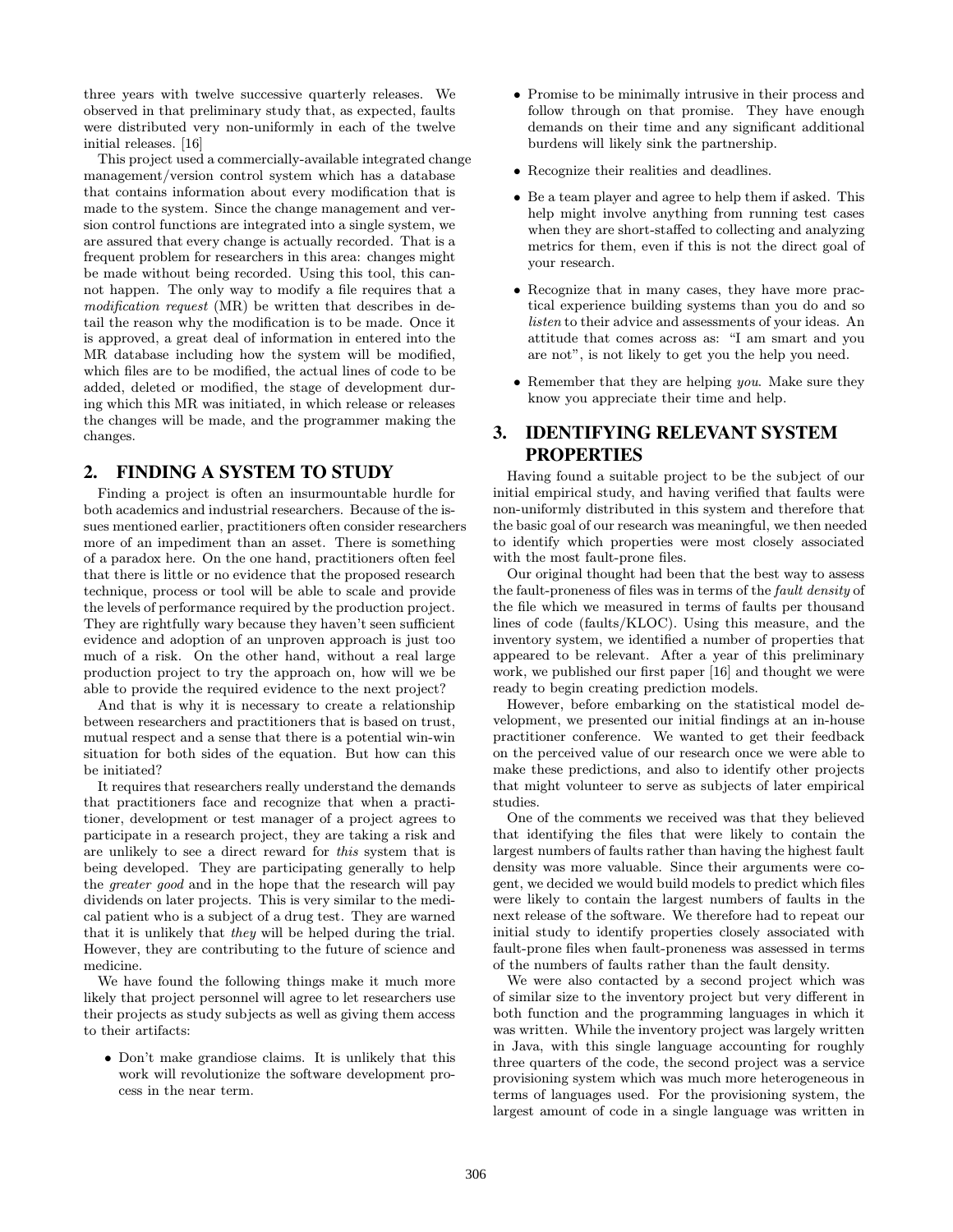SQL and that accounted for less than one quarter of the code.

At this point we had been working for close to two years and we were ready to enlist the help of a statistician to help us select appropriate prediction models. Our colleague Bob Bell then joined our research team. At the end of another year we had decided on using a negative binomial regression model [13] and were ready to make the first predictions for the inventory system. This was 2004, almost three years after we started the research project.

In addition to the necessary preliminary studies that were quite time-consuming, a substantial part of the reason why it took so long for us to get to the point of making predictions was that the MR database that holds the necessary data is not organized in a way the facilitates the data extraction. In addition, although the database contains a very large amount of information associated with every MR, one thing that it does not explicitly indicate is whether a change was made because a failure was observed indicating a fault was present in the code, or whether the change was being initiated for some other reason such as an enhancement to the system or a specification change. Therefore, it was necessary to develop proxies to determine whether or not a proposed change was made because of a fault or other reason. We went back to the inventory project to get their advice on whether they could suggest a reasonable approximation of this. Using their suggestion, we wrote scripts to do the necessary data extraction from the database and were ready to begin making predictions for our first project.

### **4. MAKING PREDICTIONS**

We used the properties we had identified in our initial study of the inventory system, and found that when we used the negative binomial regression model we developed to identify the 20% of the files that it predicted to contain the largest numbers of faults, those files contained, on average, 83% of the faults. These results were described in our paper [18] with more details of the model and extensions described in [19]. For our initial predictions we used the SAS [23] statistical package to create the models.

We were extremely pleased with these results but wondered whether we would observe similar behavior for other systems. Afterall, it was the inventory system that was the subject of the case study in which we identified the properties used to build the model. Maybe other properties would be more appropriate for other systems, using different languages, different personnel, and different development paradigms.

We therefore contacted the second project that had volunteered as a result of hearing about our work during the in-house practitioner conference. This was a service provisioning database system that also contained several hundreds of thousands of lines of code. At this point it had been in the field for more than two years.

We repeated the empirical study using the new subject system, and observed almost identical results - the 20% of the files identified by the negative binomial regression model as likely to contain most of the faults contained, on average, 83% of the faults. This project had a relatively small number of changes to the system, enabling us to manually read each MR to decide whether or not it represented a fault. This meant we used a different definition of what it meant to be a fault for the second subject system. While we needed a proxy for the first system, for this one we were able to directly identify faults.

The fact that we got the same results using this subject system which was entirely independent of the initial project that had been used to select properties was very encouraging. We felt we could use this information to enlist other projects to be subjects of further empirical studies. We were particularly interested in finding a new project with some substantially different characteristics.

The next project we approached was developing an automated voice response system. This was a relatively new project and we felt that was desirable so that we could see whether our predictions were applicable to a less mature system. More importantly, we discovered that this project did not have regularly-scheduled releases; instead they had what they called *continuous releases*. In contrast, each of the two earlier study subjects had roughly quarterly release schedules. We were excited by the prospect of studying this project because many practitioners from other companies who had heard us speak about our prediction methods had asked whether we thought it would work with projects without regularly-scheduled releases.

We were ready to begin working with this project more than four years after beginning this line of research. The first issue we had to address was how to deal with this lack of releases. We considered different ways of defining synthetic releases and finally designed a way of aggregating information in three month long periods that simulated quarterly releases, the most common length we had observed for projects.

We found that our predictions were again quite accurate, but not quite as good as we observed for the first two subject programs. For this system we found that the 20% of the files selected by the model contained, on average, 75% of the actual faults in the system. Considering that our models were designed to be used with an entirely different development paradigm, this was an extremely positive result showing the robustness of the prediction models. Details of this third study appear in [4].

## **5. AUTOMATING**

Having performed three large empirical studies to validate the usefulness of our models for three different systems written in different languages, having different functionality and using different development paradigms, we now had evidence that our technology was likely to be widely applicable and recognized that if this technology was to be useful to practitioners, we would have to build a tool that entirely automated the process. That meant we had to identify a fourth project and see whether we could create a prediction model that was based solely on what we had learned from the three earlier projects we had already studied, applying it to the fourth.

In the previous three studies we had built new custom models for each with the help of our statistician and had done all of the data extraction, analysis and pre-processing manually. In order to automate, we would have to build a tool that would do all of these phases automatically and use a prediction model that could be applied after just one or two releases relying on the commonality that we have observed across projects.

During the third study, we had begun automating the phases that preceded the prediction phase. That portion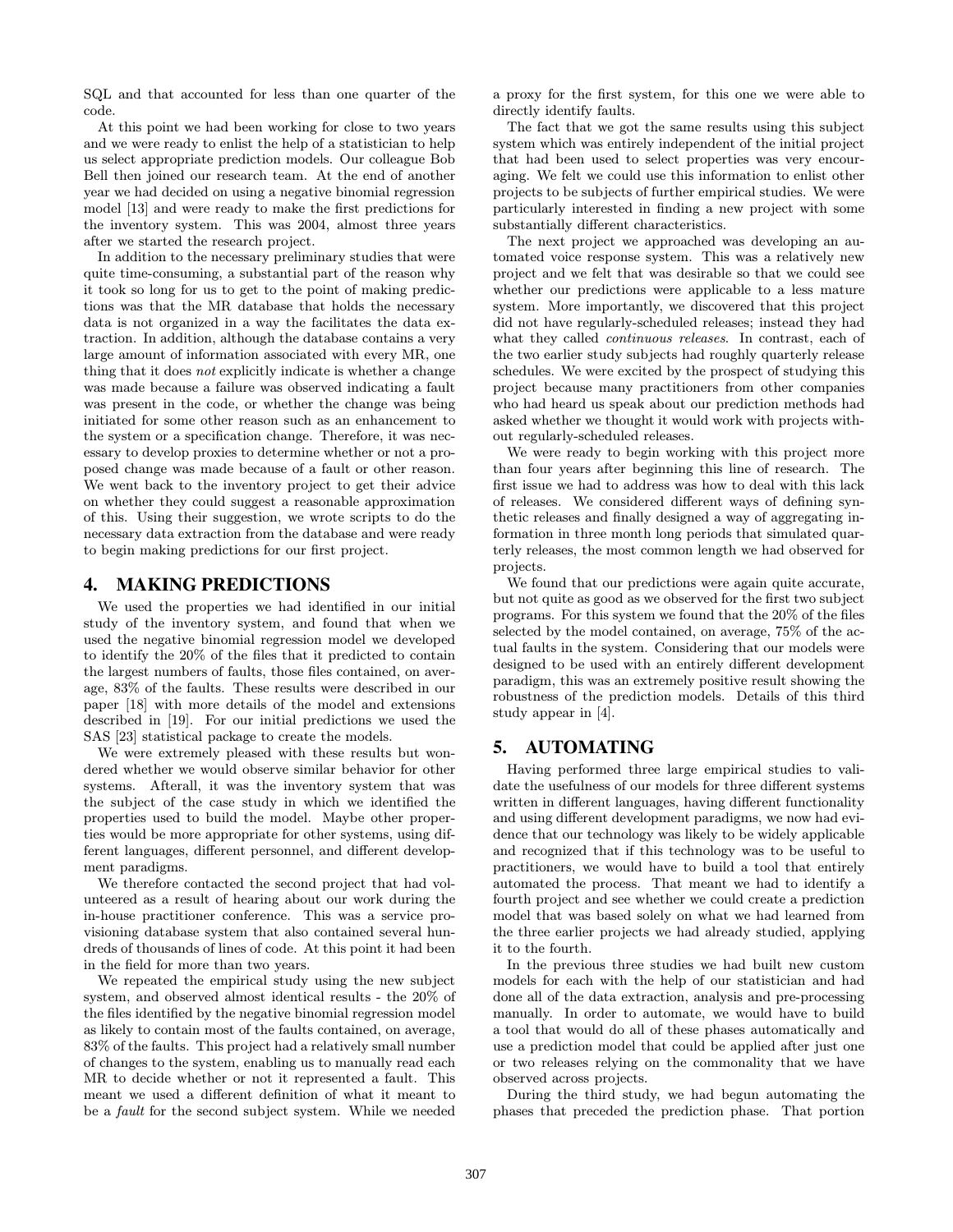| $S$ vstem           | Number of Releases | $\rm Years$ | KLOC | Pctg Faults Identified |
|---------------------|--------------------|-------------|------|------------------------|
| Inventory           |                    |             | 538  | 83\%                   |
| Provisioning        |                    |             | 438  | 83\%                   |
| Voice Response      | -                  |             | 329  | 75%                    |
| Maintenance Support | 35                 |             | 500  | 84\%                   |

Table 1: System Information for Case Study Subjects and Percentage of Faults in Top 20% of Files

| % Files Selected |       | Type II   % Faults Included |
|------------------|-------|-----------------------------|
|                  | $2\%$ | $62\%$                      |
| ı∩               |       | 72\%                        |
| 15               |       | 79%                         |
|                  |       | 34%                         |
| つら               |       |                             |

Table 2: Metric Results for Different Values of N

of the tool that would function as the front-end was now designed and partly implemented, but we were not sure whether a standardized prediction model could be developed or whether custom models were always necessary. Given that the results of all three completed studies were so similar, we anticipated that there was enough commonality that the same characteristics could be used as the basis for prediction. We were therefore optimistic that a totally automated tool could be built. We believed that this automation was essential because production software projects generally do not have extra time or personnel to do the necessary data extraction and analysis or the expertise to design the statistical models.

For this fourth empirical study, we were fortunate to identify a software system that was written and maintained by a different large company that used the same commerciallyavailable integrated change management/version control system that had been used by the subjects of our previous studies. Since the data extraction and analysis portion of the tool relied on a modification request database in this specific format, this was essential at this point. Ultimately we envision having different front end versions of the tool for different change management or fault database tools used by projects. A common intermediate form would be created that would then feed into the prediction portion of the tool.

The subject system for this empirical study was a maintenance support system. The fact that it was written and maintained by people at another company meant that in addition to the fundamentally different functionality of this system, and the different languages used, there was an entirely different corporate culture used by the projects in the development process.

For this study, we considered four different models ranging from one in which absolutely everything was pre-determined to a completely customized model. We found that the best model was one that relied entirely on the characteristics found during our earlier studies to be most relevant. Not only was this model entirely automatable, but in addition, it produced more accurate prediction results than the custom model produced specifically for this system. Details of the four studies are summarized in Table 1 and details of this fourth study are discussed in [20].

This fourth study was completed almost six years after the research began. However, now that the data extraction and preparation portion of the tool has been fully automated,

we are able to prepare a system for prediction in minutes or hours rather than months or years. Obviously this is the difference between a process that is useful to practitioners and one that is not. In addition, the automated extraction process does not require that the user know or understand the format of the database, the data being extracted, or anything about how it will be used.

We have also implemented a negative binomial regression model constructor which takes the extracted data, builds the model, and presents the user with the files predicted to contain the selected percentage of faults. The files are listed in descending order of the number of faults each is predicted to contain.

#### **6. METRICS**

Having selected relevant characteristics and an appropriate type of statistical prediction model, and used them to make predictions for several large production systems, it is necessary to assess the effectiveness of the model and resulting predictions. Initially we used the percentage of faults contained in the selected files as a measure of how good our predictions were. We still believe that this is the most relevant measure. However, it is also important to look at other ways of measuring effectiveness to convince potential users of the relevancy of this work.

Since our primary goal is to help testers identify which files they should test first and most heavily because they are likely to be most problematic, a second important measure of the predictions' effectiveness is to make sure that we do not indicate that certain files are likely to be non-faulty and therefore of little need of scrutiny when in fact they contain large numbers of faults. This is what is known as a Type II misclassification or a false negative.

For the maintenance support system we considered six different ways of assessing effectiveness when we used our prediction model to select the N% of the files predicted to contain the largest numbers of faults when N varied from 5% to 25%. In addition to the percentage of faults included in the selected files and Type II misclassifications, the metrics investigated include Accuracy, Recall, Precision, and Type I misclassifications. Definitions and the underlying philosophy for each of these metrics is discussed in detail in [17] and results are shown for each of the metrics and each of the percentages of files considered.

Table 2 shows abbreviated findings for the average per-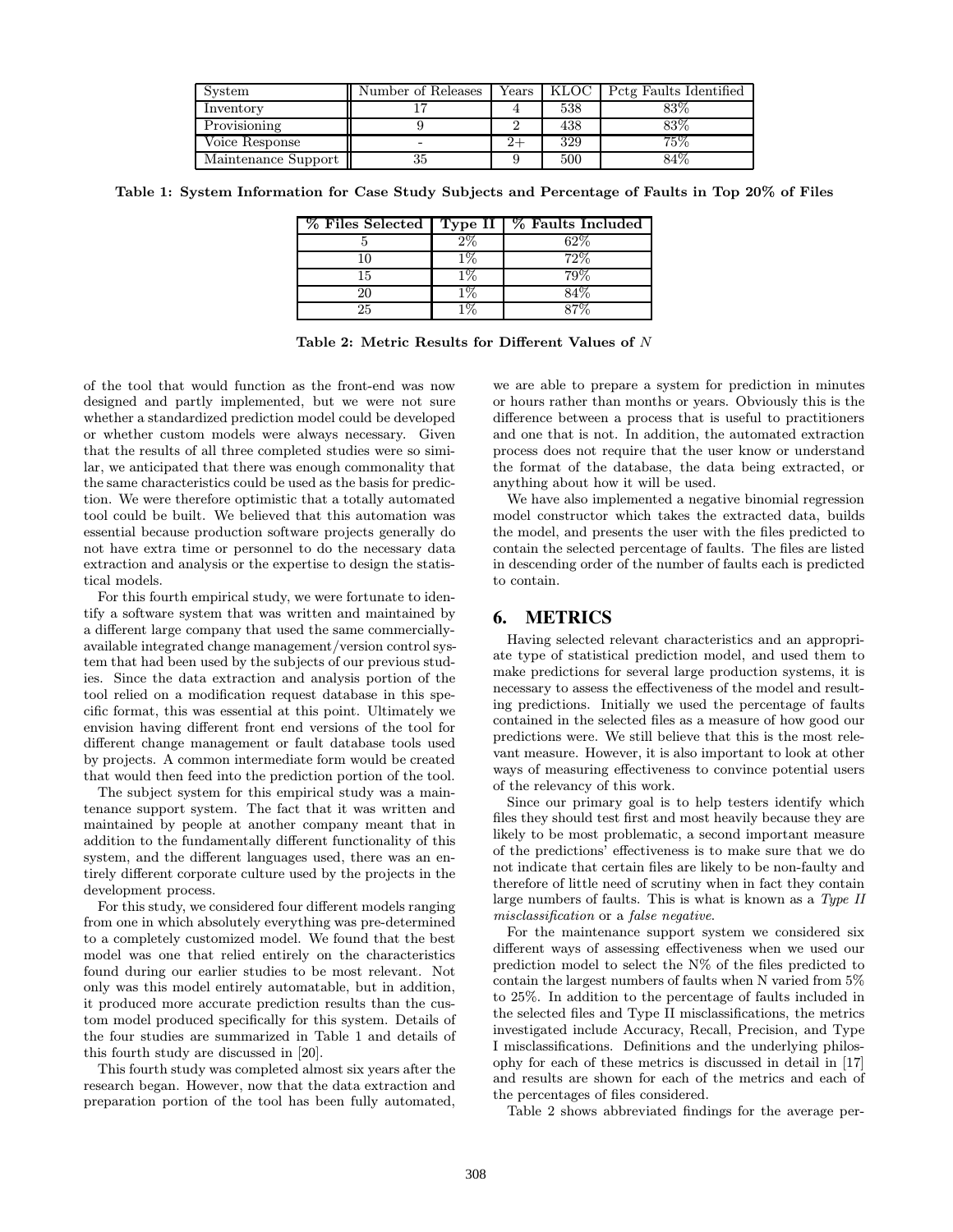centage of faults included in the selected files and Type II misclassifications for this system because we consider them most relevant to practitioners.

## **7. RELATED WORK**

Many other research groups have looked at issues related to fault prediction. What distinguishes our work is both its depth and breadth. We have studied each of the different phases outlined above and performed multiple, multi-year empirical studies using four different large industrial systems, each with unique characteristics.

Quite a number of groups have studied the first step of the problem: identifying properties of software systems most closely associated with software entities that had the most problems. Among papers describing such research are [1, 3, 7, 8, 10, 11, 14, 15, 21].

Several groups have also developed various types of prediction models and used them in empirical studies to make predictions for software systems. We outline some of the most relevant research and identify the differences from our work.

Arisholm and Briand [2] built a custom stepwise logistic regression model for a medium-sized Java system (110 KLOCs) for which they had 17 releases created over a seven year period. They used three releases to make predictions for one other release. Their prediction was made to categorize files as likely to be either faulty or non-faulty. They assessed their work by looking at the numbers of false negatives and false positives and found roughly 20% of each.

Another group that has performed closely related research is Denaro and Pezze [6]. They used logistic regression and static software metrics to develop a family of models based on collections of these metrics. They used the open-source Apache web server software as the subject of their empirical study, along with the associated fault database. They used data from Apache version 1.3 to make predictions about Apache version 2.0.

They also predicted fault counts, but at the much coarser module level (rather than the file level at which we worked). Like us, they sorted the modules based on predicted numbers of faults and found that their best model needed the first 50% of the modules in order to include 80% of the actual faults. In contrast, we generally required less than 20% of the files to include 80% of the actual faults.

Succi et al. [22] used the size of the software plus objectoriented metrics [5] to identify fault-prone classes. They considered three different regression models, and made predictions for two small C++ projects (23 and 25 KLOCs) In order to include 80% of the faults, their models required between 43% and 48% of the classes. Rather than looking at successive releases of the software to make predictions they instead relied on a single time interval for each system.

Graves et al. [9] also performed a study similar to ours. They considered several different models aimed at predicting the number of faults. They considered a single very large system working at the coarse module level. The authors did not consider a series of releases, but instead looked at a single two year period, and made a single prediction based on that period. They did not provide details about the effectiveness of their models.

Khoshgoftaar et al. [12] used binary decision trees to classify modules as likely to be faulty or not faulty. They used a set of 24 binary static metrics in addition to four execution time metrics. They considered four releases of a single large system, using the first release to make predictions for the next three. Their Type I and Type II misclassification rates were, respectively, 32.2% and 21.7% for the last of the releases they studied.

In summary, what we see as some of the primary differences between our work and the other research groups include:

- We did four empirical studies using different systems while most of the other groups looked at a single system or at most two systems.
- We followed each of the systems for multiple years (two years through nine years) making predictions for over 60 different releases of the systems while most of the other groups made predictions for one release or at most a few releases.
- We made predictions about which files would be most likely to contain the largest numbers of faults, while many other groups just categorized files as being either likely to contain faults or unlikely to contain faults.
- All of the systems we studied were large. Although some of the groups did study a large system, many of the others looked at only small or medium-sized systems.
- All of our predictions were relatively accurate in the sense that a relatively large percentage of the faults were contained in a relatively small percentage of the files. Most of those research groups that actually made predictions of the type that we did were far less accurate, requiring larger percentages of files.
- We observed a false negative (Type II misclassification) rate of 1%. Since this type of misclassification tells testers that a file that really is faulty, is not likely to be faulty, it gives the tester a false sense of security about the file by indicating that it does not require special attention. Therefore, we consider having a very low false negative rate to be of utmost importance. None of the other groups that reported this metric had rates nearly as low as ours.
- We have built a tool to completely automate the process from data extraction to final predictions. This tool does not require user intervention or expertise. To our knowledge, none of the other groups have build such a tool which we believe is essential to making this technology usable by practitioners.

## **8. CONCLUSIONS AND FUTURE WORK**

So where are we now? Are we at the "grave" end of the project? Well, we are close but not there yet. There are a number of things that we still need to do before the research can be handed off to practitioners and we can walk away (or stand behind a pillar and peek without intruding).

Because we have built a tool, we can now make predictions for a large system in minutes rather than months or years. That was obviously essential to make the technology usable by practitioners. We can now also make predictions without requiring any expertise, again due to the tool. And again that was essential. We believe that the experience that we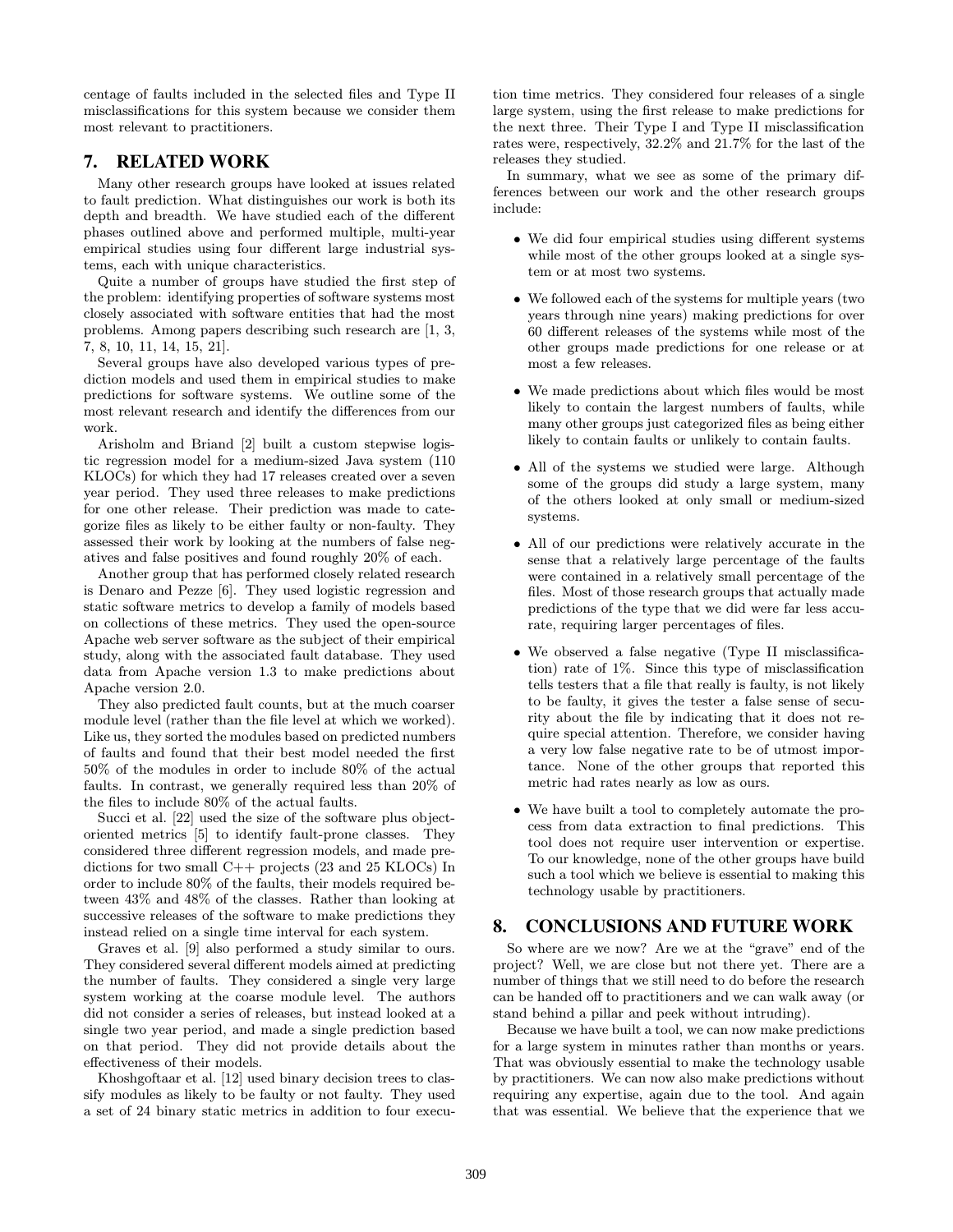can provide in the form of the four empirical studies provides some compelling evidence to encourage practitioners to be willing to try the technology, and the metrics that we can provide enhances the evidence.

So what is left to do? First we need to do a different sort of empirical study. We need to find development projects at the beginning of their lifetimes and have them use our prediction technology as part of their development process and see how the projects do. Do they believe our predictions are helpful? Secondly, does it help them produce software with fewer faults than would happen without the use of the predictions? Does it help them produce software more efficiently?

Of course, these things are very difficult to assess since different projects may have very different fault rates. These differences might depend on the skill of their development and testing personnel, the complexity of the system being developed, the size of the system, whether the system is an implementation of well-understood and long-existing functionality (perhaps a port to a new language or a new platform) or whether it is an implementation of entirely new technology.

Another interesting factor to consider is whether the regular use of these predictors will make them significantly less effective in the future. If developers are regularly pointed at the files that would be most problematic if the predictors were not used, and as a result they learn to be more careful when building or modifying these files, what are the implications? And will testers learn to identify the problematic files without using the predictors and carefully scrutinize these files removing faults? If so, will practitioners stop using the predictors because they will become less effective with time? Does this imply that new characteristics will be needed to identify the remaining faults?

In fact if developers and testers can learn to somehow anticipate which files would be problematic, that would be wonderful. The goal of this work is to make systems more reliable and more economical to build. However, it seems unlikely that their intuition will nullify the use of the predictors since the predictors are designed to enhance and facilitate what they already do successfully. Since almost all of the faults in the systems studied were found during system test rather than post-release, these are faults testers are already able to identify. The goal of the predictors in such cases is to make the identification of these faults more efficient.

This brings up another issue. Because the systems that were subjects of our empirical studies were all highly reliable in the sense of having very few post-release faults, the faults that we encounter are overwhelmingly faults found during system testing, prior to system deployment for a given release. For less dependable or robust systems, would different prediction models be needed?

Yet another issue we plan to study is the nature of the faults not identified by our models. For every release, we observed typically 5% to 20% of the faults not identified as being contained in the top 20% of the files. Of course, we could increase the percentage of files identified and decrease the percentage of faults not contained in the files. For many systems, the files predicted to be the worst 30% or 40% include all or just about all of the faults.

But for any given percentage of files selected, what is the distribution of the faults not contained in them; faults that might be considered particularly difficult or unusual because they are not in files that have the characteristics identified by our studies? Are they typically in one or a few files, or are they typically spread among many different files? Ideally we are not missing any files that contain many faults. We expect that typically we are failing to identify files that contain just one or two faults. Given that any file might contain a fault, we certainly should not be surprised that we miss a relatively small number of faults if we select a relatively small percentage of files like 20%, provided that we are not missing any of the really problematic files containing many faults. We plan to do additional empirical studies to make sure that this is correct.

Although we have a functioning and efficient tool at this point, if it is to be used by practitioners, it will need to have a good user interface. This is still to be designed and implemented.

Is this research project in the grave yet? Definitely not, but it is far from the cradle at this point, walking fully upright rather than crawling, and hopefully almost ready to head out on its own.

#### **9. REFERENCES**

- [1] E.N. Adams. Optimizing Preventive Service of Software Products. IBM J. Res. Develop., Vol 28, No 1, Jan 1984, pp. 2-14.
- [2] E. Arisholm and L.C. Briand. Predicting Fault-prone Components in a Java Legacy System. Proc. ACM/IEEE ISESE, Rio de Janeiro, 2006.
- [3] V.R. Basili and B.T. Perricone. Software Errors and Complexity: An Empirical Investigation. Communications of the ACM, Vol 27, No 1, Jan 1984, pp. 42-52.
- [4] R.M. Bell, T.J. Ostrand, and E.J. Weyuker. Looking for Bugs in All the Right Places. Proc. ACM/International Symposium on Software Testing and Analysis (ISSTA2006), Portland, Maine, July 2006, pp. 61-71.
- [5] S. R. Chidamber and C. F. Kemerer. A Metrics Suite for Object Oriented Design. IEEE Trans. on Software Engineering, vol 20 no 6, June 1994, pp.476-493.
- [6] G. Denaro and M. Pezze. An Empirical Evaluation of Fault-Proneness Models. Proc. International Conf on Software Engineering (ICSE2002), Miami, USA, May 2002.
- [7] S.G. Eick, T.L. Graves, A.F. Karr, J.S. Marron, A. Mockus. Does Code Decay? Assessing the Evidence from Change Management Data. IEEE Trans. on Software Engineering, Vol 27, No. 1, Jan 2001, pp. 1-12.
- [8] N.E. Fenton and N. Ohlsson. Quantitative Analysis of Faults and Failures in a Complex Software System. IEEE Trans. on Software Engineering, Vol 26, No 8, Aug 2000, pp. 797-814.
- [9] T.L. Graves, A.F. Karr, J.S. Marron, and H. Siy. Predicting Fault Incidence Using Software Change History. IEEE Trans. on Software Engineering, Vol 26, No. 7, July 2000, pp. 653-661.
- [10] L. Guo, Y. Ma, B. Cukic, H. Singh. Robust Prediction of Fault-Proneness by Random Forests. Proc. ISSRE 2004, Saint-Malo, France, Nov. 2004.